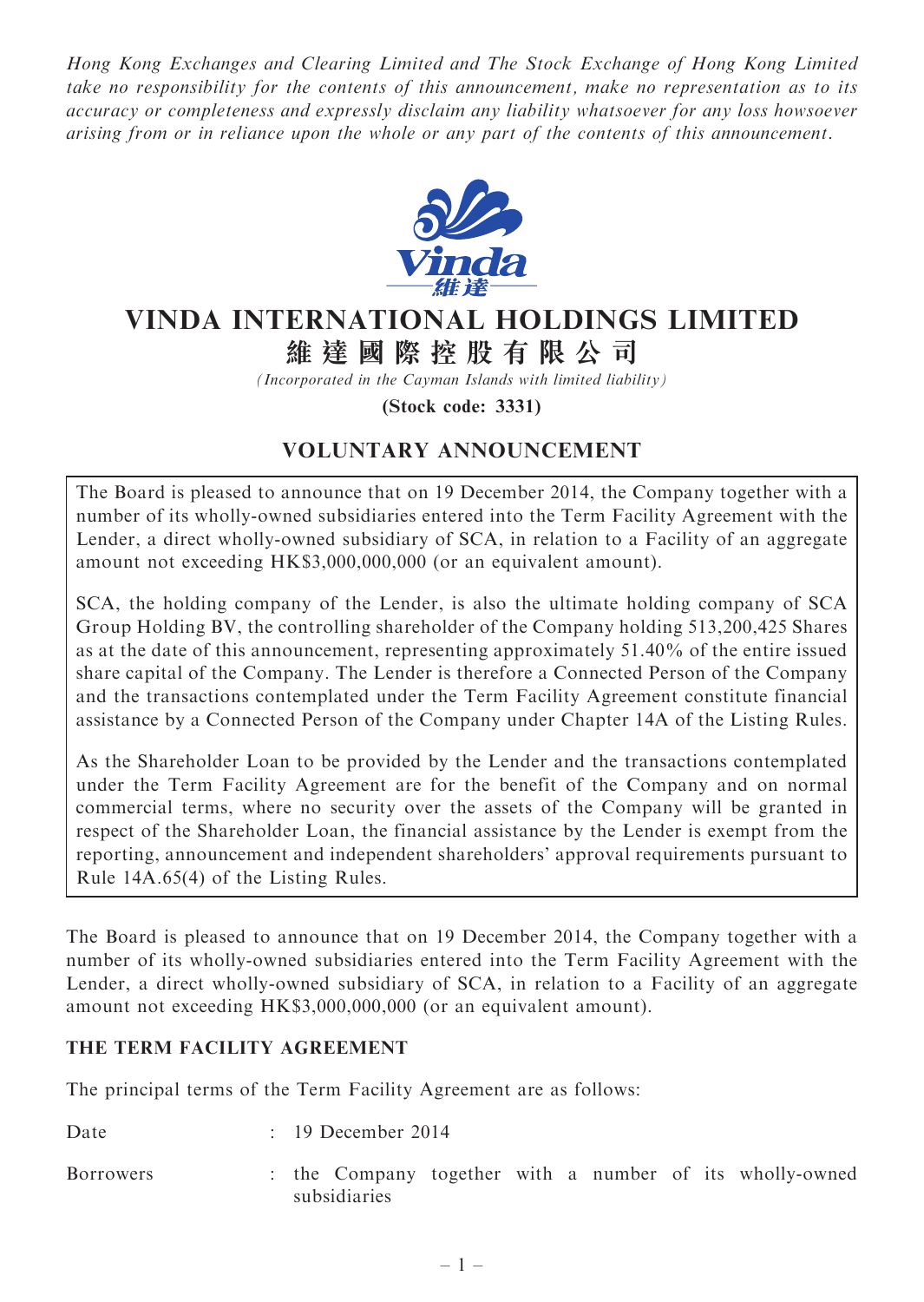| Lender           | : AB SCA FINANS (PUBL), a Connected Person                                                                                                                                                                          |
|------------------|---------------------------------------------------------------------------------------------------------------------------------------------------------------------------------------------------------------------|
| Facility         | term loan facility made available to the Company (together with a<br>number of its wholly-owned subsidiaries) as borrowers during the<br>available period in HK\$ in an aggregate amount equal to the<br>commitment |
| Commitment       | an aggregate amount not exceeding HK\$3,000,000,000 (or an<br>equivalent amount)                                                                                                                                    |
| Available period | the period from the date of the Term Facility Agreement and up to<br>the end of eighteen (18) months commencing from the date of the<br>Term Facility Agreement                                                     |
| Loan period      | : not exceeding four (4) years commencing from the date of<br>utilization of a loan under the Facility                                                                                                              |
| Interest rate    | : the interest rate offered is equal to or more favorable than those<br>offered to the Group by independent third parties                                                                                           |
| Purpose of loan  | : the Borrower(s) shall apply the amounts borrowed by it under the<br>Facility towards general corporate purposes of the Group, and/or<br>any other purpose agreed by the Lender                                    |
| Security         | none                                                                                                                                                                                                                |

#### REASONS FOR AND BENEFITS OF ENTERING INTO THE TERM FACILITY AGREEMENT

The Directors (including the independent non-executive Directors but excluding Mr. Jan Christer JOHANSSON, Mr. Jan Lennart PERSSON, Mr. Johann Christoph MICHALSKI and Mr. Ulf Olof Lennart SODERSTROM, four non-executive Directors, who had elected to abstain from voting) consider and believe that (a) the Term Facility Agreement and the transactions contemplated thereunder were negotiated on an arm's length basis and entered into in the ordinary and usual course of the business of the Group; (b) the terms of the Term Facility Agreement are more favorable than those offered to the Group by independent third parties (including the authorised institutions as defined under the Banking Ordinance (Chapter 155 of the Laws of Hong Kong)) and therefore consider that the Term Facility Agreement was entered into on terms better than normal commercial terms; and (c) the entering into of the Term Facility Agreement would strengthen the Group's financial position, improve liquidity for the Group's operation and future development projects, and is therefore in the interests of the Group and the shareholders of the Company as a whole.

None of the Directors has a material interest in the transactions contemplated under the Term Facility Agreement and hence no Director is required to abstain from voting on such board resolutions in accordance with the Listing Rules.

However, since Mr. Jan Christer JOHANSSON, a non-executive Director, is the president and chief executive officer of SCA; Mr. Jan Lennart PERSSON, a non-executive Director, has been the executive vice president and chief financial officer of SCA; Mr. Ulf Olof Lennart SODERSTORM, a non-executive Director, is the president of SCA Asia Pacific and Mr.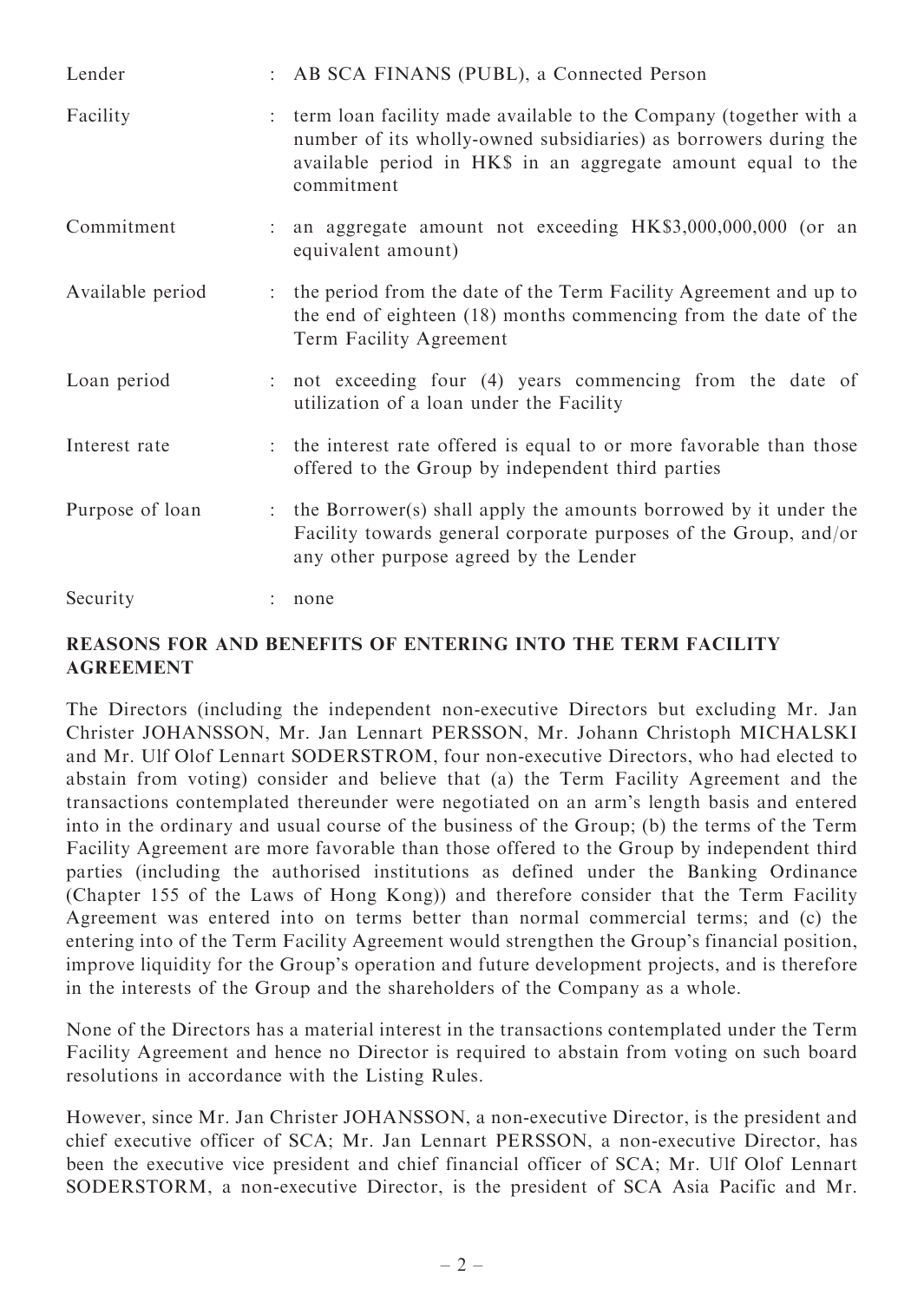Johann Christoph MICHALSKI, a non-executive Director, is the president of SCA Global Hygiene Category, the marketing and R&D division of SCA, they have elected to abstain from voting on the relevant board resolutions.

## IMPLICATIONS OF THE LISTING RULES

SCA, the holding company of the Lender, is also the holding company of SCA Group Holding BV, the controlling shareholder of the Company holding 513,200,425 Shares as at the date of this announcement, representing approximately 51.40% of the entire issued share capital of the Company. The Lender is therefore a Connected Person of the Company and the advance of the Shareholder Loan under the Facility pursuant to the Term Facility Agreement constitutes financial assistance by a Connected Person of the Company under Chapter 14A of the Listing Rules.

As the Shareholder Loan to be provided by the Lender under the Term Facility Agreement and the transactions contemplated under the Term Facility Agreement are for the benefit of the Company and on normal commercial terms, where no security over the assets of the Company will be granted in respect of the Shareholder Loan, the financial assistance by the Lender is exempt from the reporting, announcement and independent shareholders' approval requirements pursuant to Rule 14A.65(4) of the Listing Rules.

### DEFINITIONS

In this announcement, unless the context otherwise requires, the following terms shall have the following meanings:

| "Board"            | the board of directors of the Company                                                                                                                                                                      |
|--------------------|------------------------------------------------------------------------------------------------------------------------------------------------------------------------------------------------------------|
| "Company"          | Vinda International Holdings Limited, a company incorporated under<br>the laws of the Cayman Islands with limited liability and the shares of<br>which are listed on the Stock Exchange (stock code: 3331) |
| "Connected Person" | shall have the meaning given to it in the Listing Rules                                                                                                                                                    |
| " $Director(s)$ "  | $\text{directory}(s)$ of the Company                                                                                                                                                                       |
| "Facility"         | the term loan facility made available under the Term Facility<br>Agreement                                                                                                                                 |
| "Group"            | the Company and its subsidiaries                                                                                                                                                                           |
| "HK\$"             | Hong Kong dollars, the lawful currency of Hong Kong                                                                                                                                                        |
| "Hong Kong"        | the Hong Kong Special Administrative Region of the PRC                                                                                                                                                     |
| "Lender"           | AB SCA FINANS (PUBL), a company incorporated under the laws<br>of Sweden with limited liability and a direct wholly-owned subsidiary<br>of SCA                                                             |
| "Listing Rules"    | the Rules Governing the Listing of Securities on the Stock Exchange                                                                                                                                        |
| "PRC"              | People's Republic of China                                                                                                                                                                                 |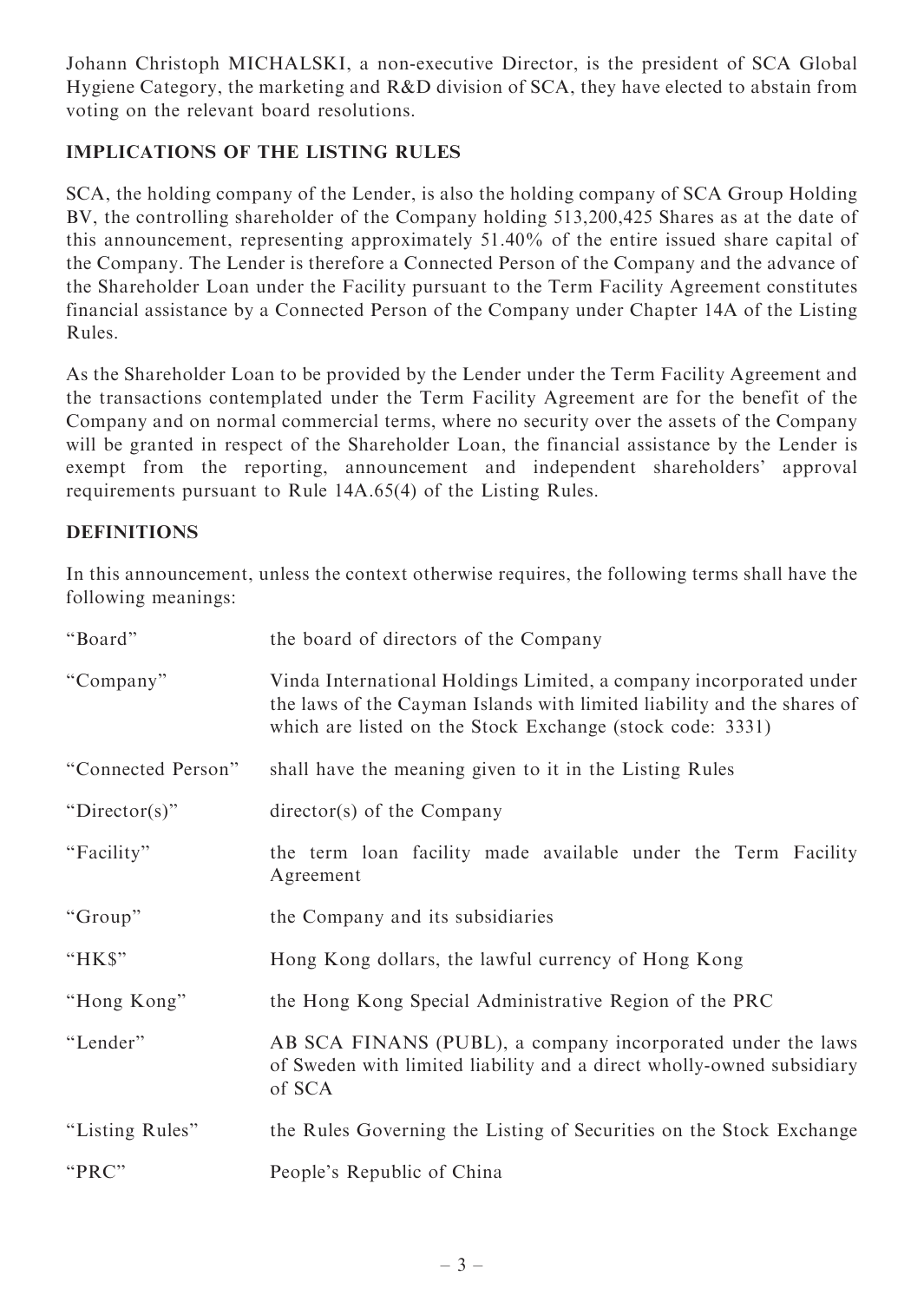| "SCA"                           | Svenska Cellulosa Aktiebolaget SCA (publ), a company incorporated<br>under the laws of Sweden with limited liability and the ultimate<br>holding company of the Lender and SCA Group Holding BV, the<br>issued shares of SCA are listed on NASDAQ OMX Stockholm |
|---------------------------------|-----------------------------------------------------------------------------------------------------------------------------------------------------------------------------------------------------------------------------------------------------------------|
| "SCA Group Holding<br>BV''      | SCA Group Holding BV, a company incorporated under the laws of<br>the Netherlands with limited liability and a direct wholly-owned<br>subsidiary of SCA                                                                                                         |
| "Shareholder Loan"              | the loan(s) made or to be made under the Facility or the principal<br>amount outstanding for the time being of that loan                                                                                                                                        |
| "Stock Exchange"                | The Stock Exchange of Hong Kong Limited                                                                                                                                                                                                                         |
| "subsidiary"                    | shall have the meaning given to it in the Listing Rules                                                                                                                                                                                                         |
| "Term Facility"<br>Agreement"   | a term facility agreement dated 19 December 2014 entered into<br>between, among others, the Company and the Lender in relation to<br>the Shareholder Loan                                                                                                       |
| "RMB"                           | Renminbi, the lawful currency of the PRC                                                                                                                                                                                                                        |
| $\lq\lq 0$ , $\lq\lq 0$ , $\lq$ | per cent.                                                                                                                                                                                                                                                       |

By order of the board Vinda International Holdings Limited LI Chao Wang Chairman

Hong Kong, 22 December 2014

As at the date of this announcement, the Board comprises:

Executive Directors: Mr. LI Chao Wang Ms. YU Yi Fang Ms. ZHANG Dong Fang Mr. DONG Yi Ping

Non-executive Directors: Mr. Jan Christer JOHANSSON Mr. Jan Lennart PERSSON Mr. Johann Christoph MICHALSKI Mr. Ulf Olof Lennart SODERSTROM

Independent Non-executive Directors: Mr. KAM Robert Mr. HUI Chin Tong, Godfrey Mr. TSUI King Fai Mr. WONG Kwai Huen, Albert